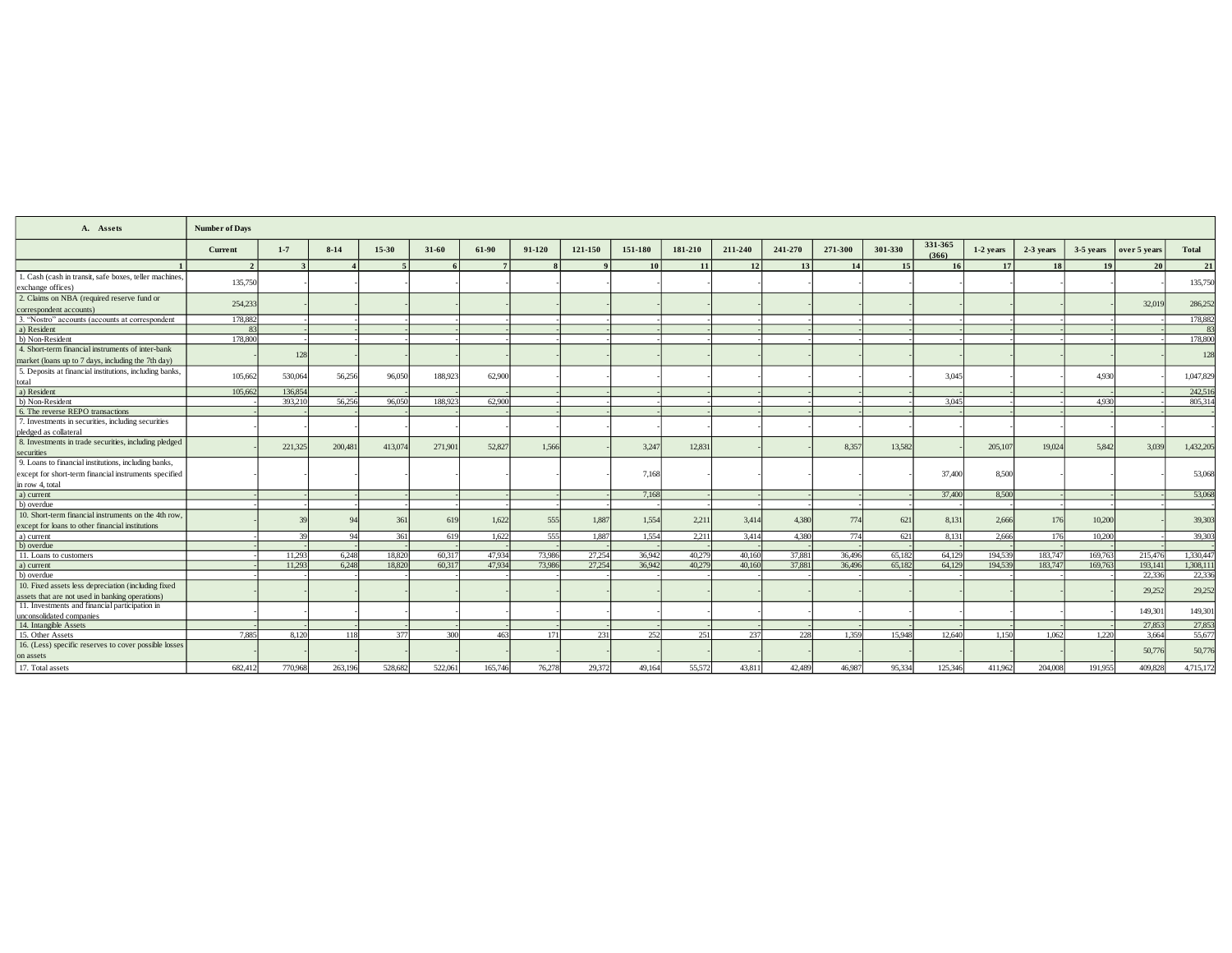| <b>B.</b> Liabilities and Equity                                                                            | <b>Number of Days</b> |         |          |                |           |         |        |         |           |         |         |           |         |                 |                  |           |           |             |              |               |
|-------------------------------------------------------------------------------------------------------------|-----------------------|---------|----------|----------------|-----------|---------|--------|---------|-----------|---------|---------|-----------|---------|-----------------|------------------|-----------|-----------|-------------|--------------|---------------|
|                                                                                                             | Current               | $1 - 7$ | $8 - 14$ | 15-30          | $31 - 60$ | 61-90   | 91-120 | 121-150 | 151-180   | 181-210 | 211-240 | 241-270   | 271-300 | 301-330         | 331-365<br>(366) | 1-2 years | 2-3 years | $3-5$ years | over 5 years | Cəmi          |
|                                                                                                             | $\mathcal{D}$         |         |          | $\overline{5}$ |           |         |        |         | <b>10</b> | 11      | 12      | 13        | 14      | 15 <sup>1</sup> | 16               | 17        | <b>18</b> | 19          | 20           | 21            |
| 1. Deposits of clients, except for deposits of banks<br>and other financial institutions                    | 2,951,529             | 42,737  | 40,379   | 52,910         | 20,186    | 25,117  | 5,015  | 28,485  | 52,893    | 13,085  | 4,848   | 116,313   | 45,109  | 116,218         | 69,832           | 111,040   | 27,472    | 90,699      |              | 3,813,867     |
| a) deposits of individuals                                                                                  | 990.201               |         |          |                |           |         |        |         |           |         |         |           |         |                 |                  |           |           |             |              | 990.20        |
| b) demand deposits of legal entities (the current                                                           |                       |         |          |                |           |         |        |         |           |         |         |           |         |                 |                  |           |           |             |              |               |
| (including current accounts of non-bank financial                                                           | 1,960,312             |         |          |                |           |         |        |         |           |         |         |           |         |                 |                  |           |           |             |              | 1,960,312     |
| institutions), and including check accounts)                                                                |                       |         |          |                |           |         |        |         |           |         |         |           |         |                 |                  |           |           |             |              |               |
| c) deposits of individuals with unexpired payback                                                           |                       |         |          |                |           |         |        |         |           |         |         |           |         |                 |                  |           |           |             |              |               |
| term                                                                                                        | 999                   | 1,128   | 3,829    | 5,459          | 5,986     | 2,972   | 5,015  | 4,185   | 6,059     | 12,085  | 3,848   | 3,351     | 11,109  | 15,690          | 69,222           | 90,640    | 27,472    |             |              | 269,051       |
| d) deposits of legal entities with unexpired payback                                                        |                       |         |          |                |           |         |        |         |           |         |         |           |         |                 |                  |           |           |             |              |               |
| term                                                                                                        | 17                    | 41,608  | 36,550   | 47,451         | 14,200    | 22,145  |        | 24,300  | 46,834    | 1,000   | 1,000   | 112,962   | 34,000  | 100.528         | 610              | 20,400    |           | 90,699      |              | 594,304       |
|                                                                                                             |                       |         |          |                |           |         |        |         |           |         |         |           |         |                 |                  |           |           |             |              |               |
| e) term deposits of individuals with expired payback                                                        |                       |         |          |                |           |         |        |         |           |         |         |           |         |                 |                  |           |           |             |              |               |
| f) term deposits of legal entities with expired                                                             |                       |         |          |                |           |         |        |         |           |         |         |           |         |                 |                  |           |           |             |              |               |
| payback                                                                                                     |                       |         |          |                |           |         |        |         |           |         |         |           |         |                 |                  |           |           |             |              |               |
| 2. Loans of the NBA                                                                                         |                       |         |          |                |           |         |        |         |           |         |         |           |         |                 |                  |           |           |             |              |               |
| 3. "Loro" accounts (correspondent accounts of                                                               | 25,137                |         |          |                |           |         |        |         |           |         |         |           |         |                 |                  |           |           |             |              | 25,137        |
| a) Resident<br>b) Non-Resident                                                                              | 24.252<br>884         |         |          |                |           |         |        |         |           |         |         |           |         |                 |                  |           |           |             |              | 24,252<br>884 |
| 4. REPO operations                                                                                          |                       |         |          |                |           |         |        |         |           |         |         |           |         |                 |                  |           |           |             |              |               |
| 5. Short-term financial instruments of inter-bank                                                           |                       |         |          |                |           |         |        |         |           |         |         |           |         |                 |                  |           |           |             |              |               |
| market (loans up to 7 days, including the 7th day)                                                          |                       |         |          |                |           |         |        |         |           |         |         |           |         |                 |                  |           |           |             |              |               |
| 6. Deposits of banks and financial institutions                                                             |                       |         | 100      | 740            | 9.066     | 1.170   | 3.250  | 1.421   | 7,501     | 100     | 466     | 1.710     | 1.141   | 966             | 25,280           | 29,757    | 64,025    | 10.200      |              | 156,89        |
| a) Resident                                                                                                 |                       |         | 100      | 740            | 9,066     | 1.170   | 3,250  | 1,421   | 7,501     | 100     | 466     | 1,710     | 1,141   | 966             | 25,280           | 29,757    | 64,025    | 10.200      |              | 156,89        |
| b) Non-Resident                                                                                             |                       |         |          |                |           |         |        |         |           |         |         |           |         |                 |                  |           |           |             |              |               |
| 7. Loans borrowed from banks (for a period of                                                               |                       |         |          |                |           |         |        |         |           |         |         |           |         |                 |                  |           |           |             |              |               |
| more than 7 days)                                                                                           |                       |         |          |                |           |         |        |         |           |         |         |           |         |                 |                  |           |           |             |              |               |
| a) Resident                                                                                                 |                       |         |          |                |           |         |        |         |           |         |         |           |         |                 |                  |           |           |             |              |               |
| b) Non-Resident                                                                                             |                       |         |          |                |           |         |        |         |           |         |         |           |         |                 |                  |           |           |             |              |               |
| 8. Loans borrowed from other financial institutions.                                                        |                       |         |          |                |           |         |        |         |           |         |         |           |         |                 |                  |           |           |             |              |               |
| including international organizations                                                                       |                       |         |          | 1,626          | 1,124     | 1,096   | 1.153  | 1.125   | 1.156     | 1,680   | 1,706   | 1,604     | 1.932   | 1.905           | 2,460            | 25,862    | 28,589    | 56,567      | 80,973       | 210,556       |
| 9. Loans and deposits of central and municipal                                                              |                       |         |          |                |           |         |        |         |           |         |         |           |         |                 |                  |           |           |             |              |               |
| government bodies                                                                                           |                       |         |          |                |           |         |        |         |           |         |         |           |         |                 |                  |           |           |             |              |               |
| 10. Municipal loans and placements                                                                          |                       |         |          |                |           |         |        |         |           |         |         |           |         |                 |                  |           |           |             |              |               |
| 11. Mortgage loans purchased by the bank for own                                                            |                       |         |          |                |           |         |        |         |           |         |         |           |         |                 |                  |           |           |             |              |               |
| resources                                                                                                   |                       |         |          |                |           |         |        |         |           |         |         |           |         |                 |                  |           |           |             |              |               |
| 12. Payment term, including preference shares,                                                              |                       |         |          |                |           |         |        |         |           |         |         |           |         |                 |                  |           |           |             |              |               |
| subordinated debt issued by the bank and other debt                                                         |                       |         |          |                |           |         |        |         |           |         |         |           |         |                 |                  |           |           |             | 18,700       | 18,700        |
| obligations of this nature                                                                                  |                       |         |          |                |           |         |        |         |           |         |         |           |         |                 |                  |           |           |             |              |               |
| 13. Other liabilities                                                                                       | 37.301                |         | 65       | 459            | 320       | 170     | 398    | 196     | 182       | 229     | 162     | 178       | 308     | 267             | 511              | 1.179     | 2,370     | 805         | 721          | 45,82         |
| 14. Equity                                                                                                  |                       |         |          |                |           |         |        |         |           |         |         |           |         |                 |                  |           |           |             | 444,194      | 444,194       |
| 15. Total liabilities (liabilities plus capital)                                                            | 3,013,967             | 42,742  | 40,544   | 55,735         | 30,696    | 27.552  | 9,816  | 31,227  | 61,731    | 15,094  | 7,182   | 119,805   | 48,491  | 119,356         | 98,082           | 167,838   | 122,456   | 158,272     | 544,587      | 4,715,17      |
| 16. Net amount of financial assets (liabilities) for<br>each period (row 17 in Table A less row 15 in Table | (2,331,555)           | 728,226 | 222,653  | 472,947        | 491,365   | 138,194 | 66,462 | (1,855) | (12,568)  | 40,479  | 36,630  | (77, 316) | (1,504) | (24,022)        | 27,263           | 244,124   | 81,552    | 33,683      | (134,759)    |               |
| B)                                                                                                          |                       |         |          |                |           |         |        |         |           |         |         |           |         |                 |                  |           |           |             |              |               |